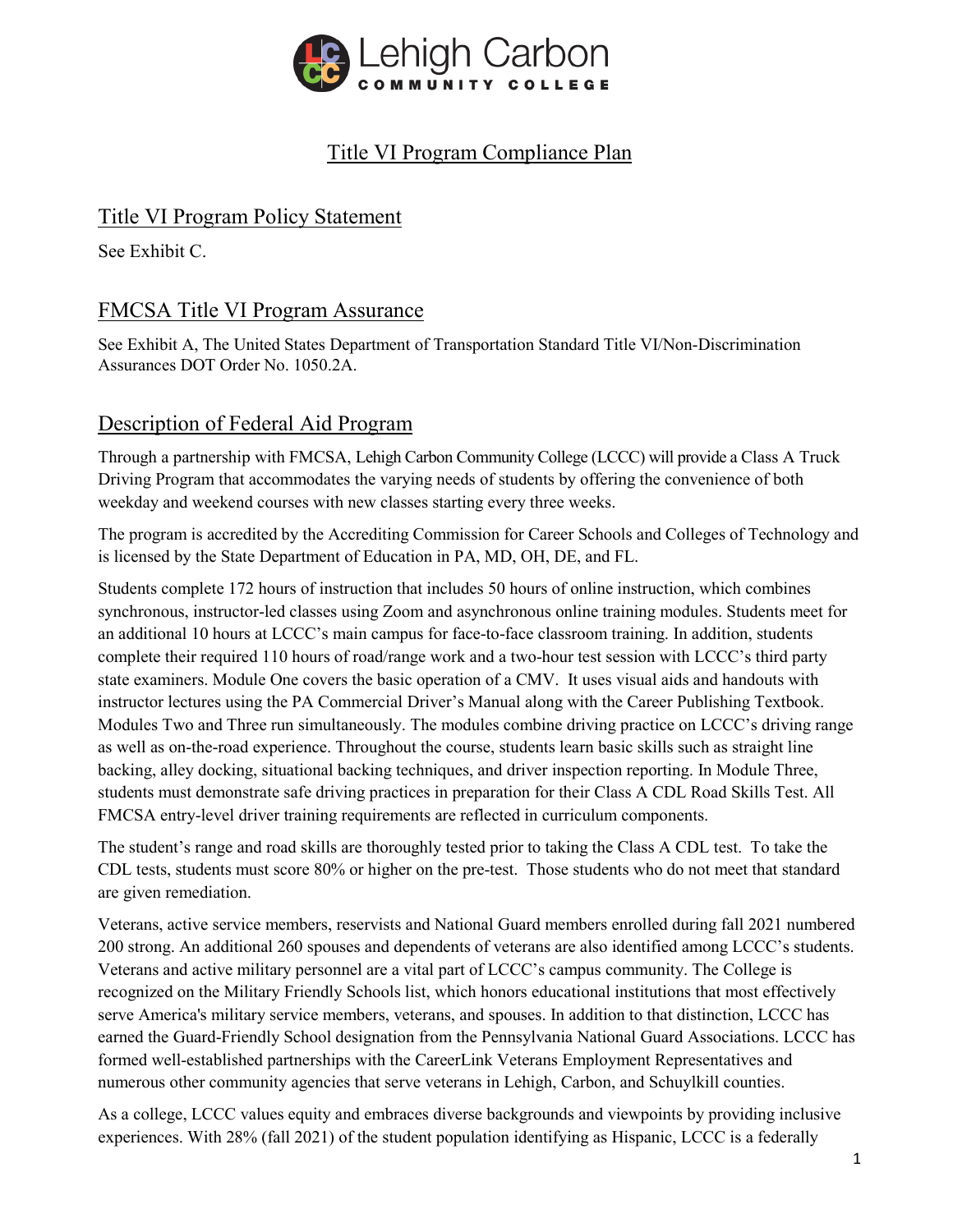

designated Hispanic Serving Institution. A strategic committee related to diversity, equity, and inclusion is charged to develop, research, and plan specific initiatives aimed at raising awareness, implementing strategies, updating policies, and holding events that are related to the changing needs of an increasingly diverse college community. LCCC's campus includes designated "safe-spaces" and provides information sessions for students, professional development for staff, and other resources that support traditionally marginalized students

#### Notification to Beneficiaries/Participants

See Exhibit B, Public Notice of Title VI Program Rights.

For the beneficiaries' consideration, LCCC is providing:

The Title VI Program Compliance Plan Instructions in Filing a Title VI Complaint Reference Documents

LCCC will include the Public Notice of Title VI Program Rights on our website at www.lccc.edu. In addition, the Public Notice of Title VI Program Rights will also be posted in the Department of Transportation Technologies where training activity and services are conducted.

### Sub-Recipient Compliance Reports

LCCC does not intend to sub-award FMCSA funds.

## Training

LCCC has assigned the responsibility for Title VI and nondiscrimination program compliance regarding FMCSA program activities and services to the Director of Human Resources and Title IX/Equity Coordinator. That person has reviewed the FMCSA-related responsibilities assigned to the project staff and the Title VI Officer. The staff and Title VI Officer have received a copy of the FMCSA Basic Title VI Program Training. Training is conducted annually by LCCC Human Resources, LCCC's School of Workforce, Community Engagement, and Technical Education, and/or LCCC's CDL Director using the Title VI Program Policy Statement and other program information, and routine training is conducted via facilitated training utilizing a power point presentation. The training provides comprehensive information on Title VI Program requirements and its application to specific programs or operations; assistance on the identification of Title VI Programrelated issues; and an overview of the complaint process.

All persons with responsibility under the program, or receiving training under the program, will sign an acknowledgement indicating that they understand the LCCC Title VI Program and have received appropriate training.

### Access to Records

LCCC is responsible for ensuring all records relating to the effective implementation of Title VI Program requirements are available for review by FMCSA. LCCC will make documents available to FMCSA staff upon request by FMCSA staff. This includes documents required for compliance reviews and/or complaint investigations conducted by FMCSA.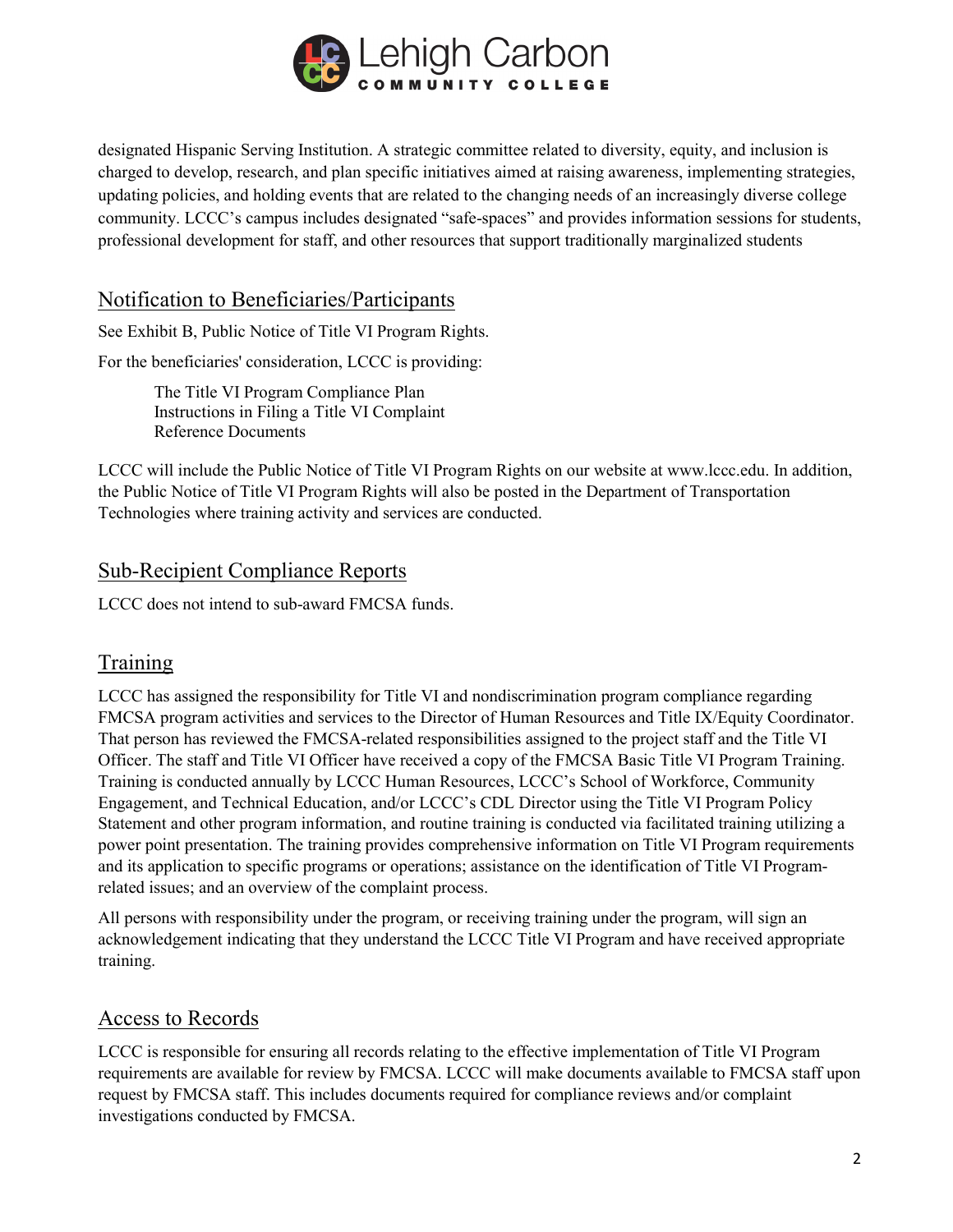

## Complaint Disposition Process

LCCC is committed to a policy of nondiscrimination in the conduct of its business, including its Title VI Program responsibilities. No person is excluded from participating in or denied the benefits of its services, programs or activities receiving federal financial assistance on the basis of race, color, sex, age, national origin, income status, limited English proficiency (LEP) or disability.

All reports of discrimination, harassment, and/or retaliation shall be promptly made to the Title VI Officer. The Director of Human Resources/Title IX/Equity Coordinator serves as the Title VI Officer and oversees implementation of the College's Policy on Discrimination, Harassment, and Sexual Misconduct and may be reached via (610) 799-1107.

All College employees who are aware of or witness discrimination, harassment, sexual misconduct, or retaliation are required to promptly report to the Title VI Officer or a Title VI Deputy Coordinator. Any stakeholder who is aware of or who witnesses discrimination or retaliation is encouraged to promptly report to the Title VI Officer or a Title VI Deputy Coordinator. All initial contacts will be treated with the maximum possible privacy: specific information on any complaint received by any party will be reported to the Title VI Officer, but, subject to the College's obligation to investigate and redress violations, every reasonable effort will be made to maintain the privacy of those initiating a report of a complaint. In all cases, the College will give consideration to the complainant with respect to how the complaint is pursued but reserves the right, when necessary to protect the community, to investigate and pursue a resolution when an alleged victim chooses not to initiate or participate in a formal complaint.

Individuals who wish to file a complaint of discrimination under the College's Title VI Policy are encouraged to speak to College officials, such as the Title VI Officer or Deputy Coordinators, to make formal reports. Complainants have the right, and can expect, to have complaints taken seriously by the College when formally reported and to have those incidents investigated and properly resolved through these procedures. Formal reporting still affords privacy to the reporter and only a small group of officials who need to know will be told. Information will be shared as necessary with investigator(s), witnesses, the respondent, and a hearing board if deemed appropriate. The number of people with this knowledge will be kept as few as reasonably possible to preserve a complainant's rights and privacy.

The College will follow up on and investigate such reports. The individual making the report is encouraged to provide as much detailed information as possible to allow the Title VI Officer or Deputy Coordinators to investigate and respond as appropriate. The College may be limited in its ability to investigate an anonymous or third party report unless sufficient information is provided.

All complaints will be investigated promptly. Listed below is the process for disposition of a complaint under the College's Title VI Policy:

- 1. Any person who believes he or she has been subjected to discrimination under Title VI may file a complaint of discrimination as described hereinabove.
- 2. In instances where additional information is needed, the Title VI Officer or a Deputy Coordinator will contact the complainant. Failure of the complainant to provide the requested information by a certain date may result in the administrative closure of the complaint or a delay in complaint resolution.
- 3. Following receipt of all required information, the Title VI Program Coordinator will complete the investigation, produce a formal report (Report of Investigation) and respond to the complainant in writing within 90 days of receipt of all complaint information. Receipt of additional relevant information and/or the simultaneous filing of complaints with LCCC and other external entities may delay the timing of the complaint resolution.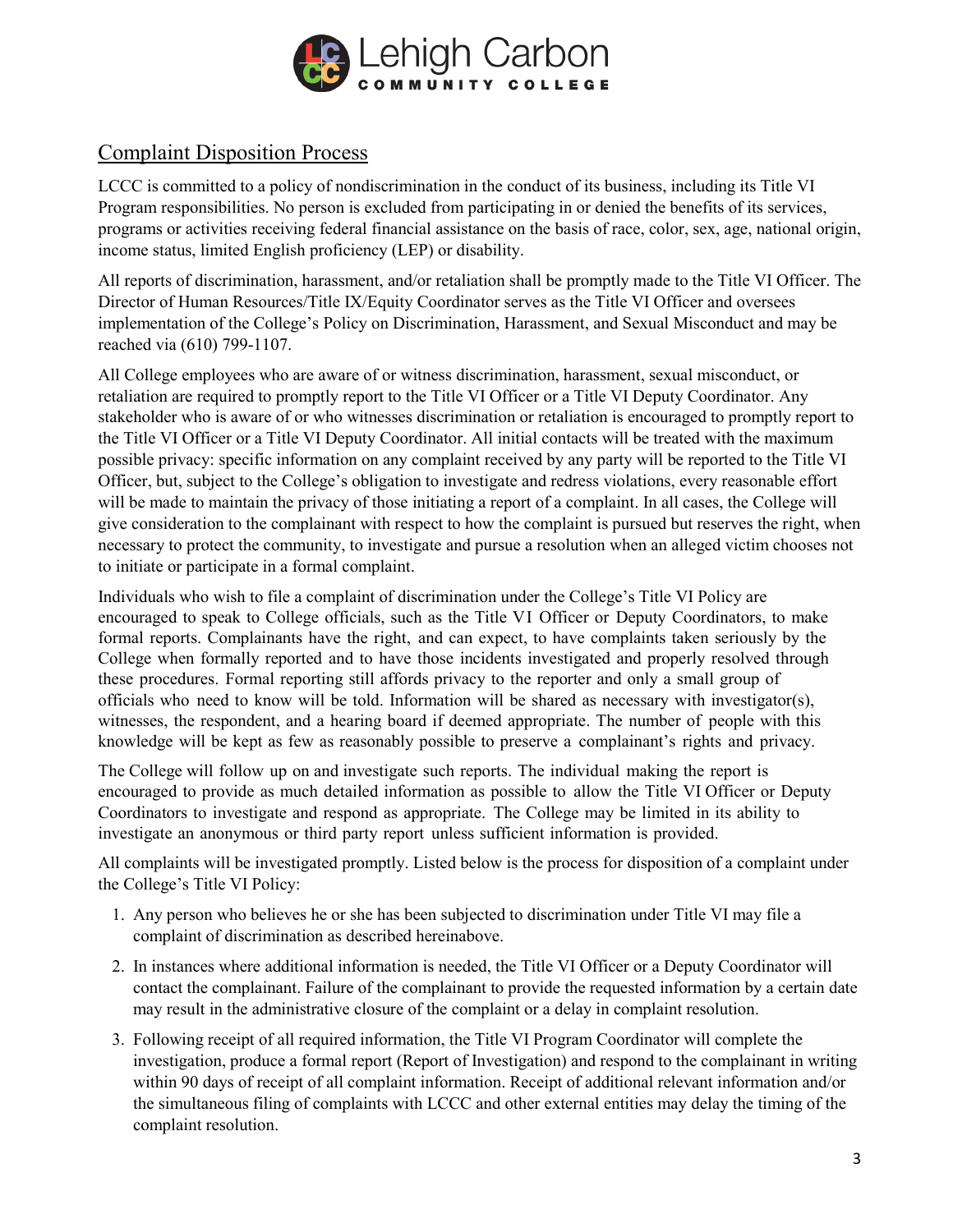

The LCCC Title VI Officer will maintain a Title VI Program Complaint Log to include the following information, name of complainant, identification by demography (i.e., race, color, national origin, etc.), allegation(s}, complaint date, date of report of investigation, determination made and date, and any other relevant information as deemed appropriate. The Complaint Log will be available to FMCSA upon request.

## Status of Corrective Actions Implemented by Applicant to Address Deficiencies Previously Identified During a Title VI Program Review

LCCC's Title VI Program has not been audited and is not operating under any corrective action plan.

#### Community Participation Process

This Section is not applicable to Lehigh Carbon Community College.

#### Commercial Motor Vehicle Inspection Selection & Unbiased Enforcement Policies

This Section is not applicable to Lehigh Carbon Community College as the College does not conduct enforcement activities.